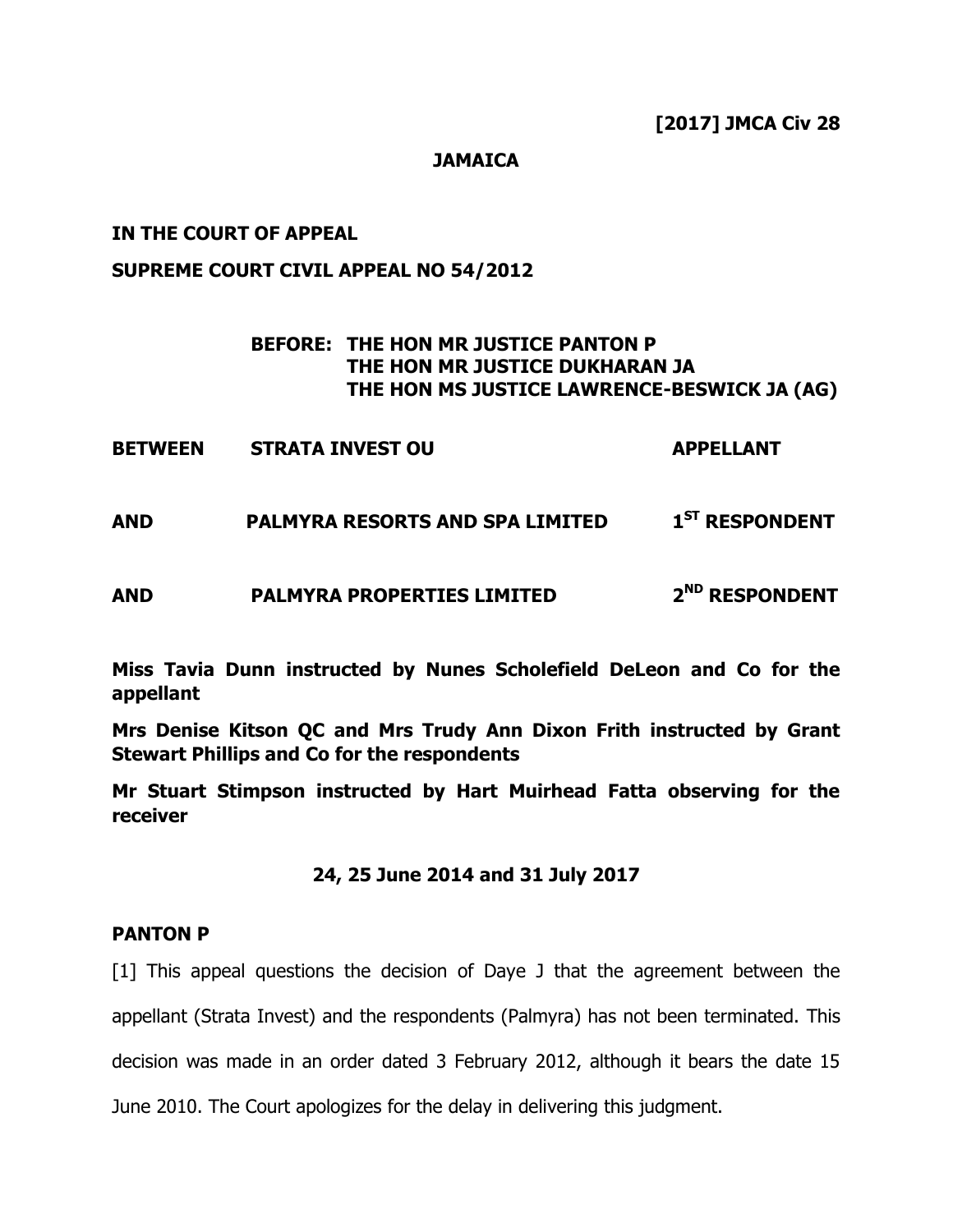### **The undisputed facts**

[2] An agreement was arrived at between the parties after an Estonian businessman, Mr Viido Einer, had seen an advertisement for a development by Palmyra and had had discussions and exchanges of correspondence with Palmyra. The agreement was contained in two documents: one headed "STRATA LOT AGREEMENT FOR SALE" and the other "AGREEMENT FOR CONSTRUCTION OF A CONDOMINIUM UNIT". In the former document, there is an agreement for Palmyra to sell and Strata Invest to purchase registered land in the parish of Saint James. In the latter document, Palmyra agreed to construct a unit on the said land to the point that a certificate of title may be issued under the Registration (Strata Titles) Act, and thereafter to complete the other works in conformity with the plans and specifications of the development.

[3] The advertisement quoted from Travel and Leisure magazine which described Palmyra as "One of the Top 10 most exciting vacation home developments in the world". It invited its readers to "ENJOY A LUXURY LIFESTYLE THAT IS SECOND TO NONE". It announced that the opening would be in the autumn of 2008. Among the features listed in the advertisement were: spacious balconies with breathtaking Caribbean views, golf privileges at Rose Hall, clubhouse with ballroom, state-of the art fitness centre and private palm tree-lined tropical white sand beach.

[4] Mr Einer was visiting Jamaica in February 2008 when he saw the advertisement which invited interested persons to either call on the telephone or visit the sales office located next to the Ritz-Carlton Rose Hall hotel. He visited the office and spoke with Palmyra's representative. He received a brochure and indicated his interest in acquiring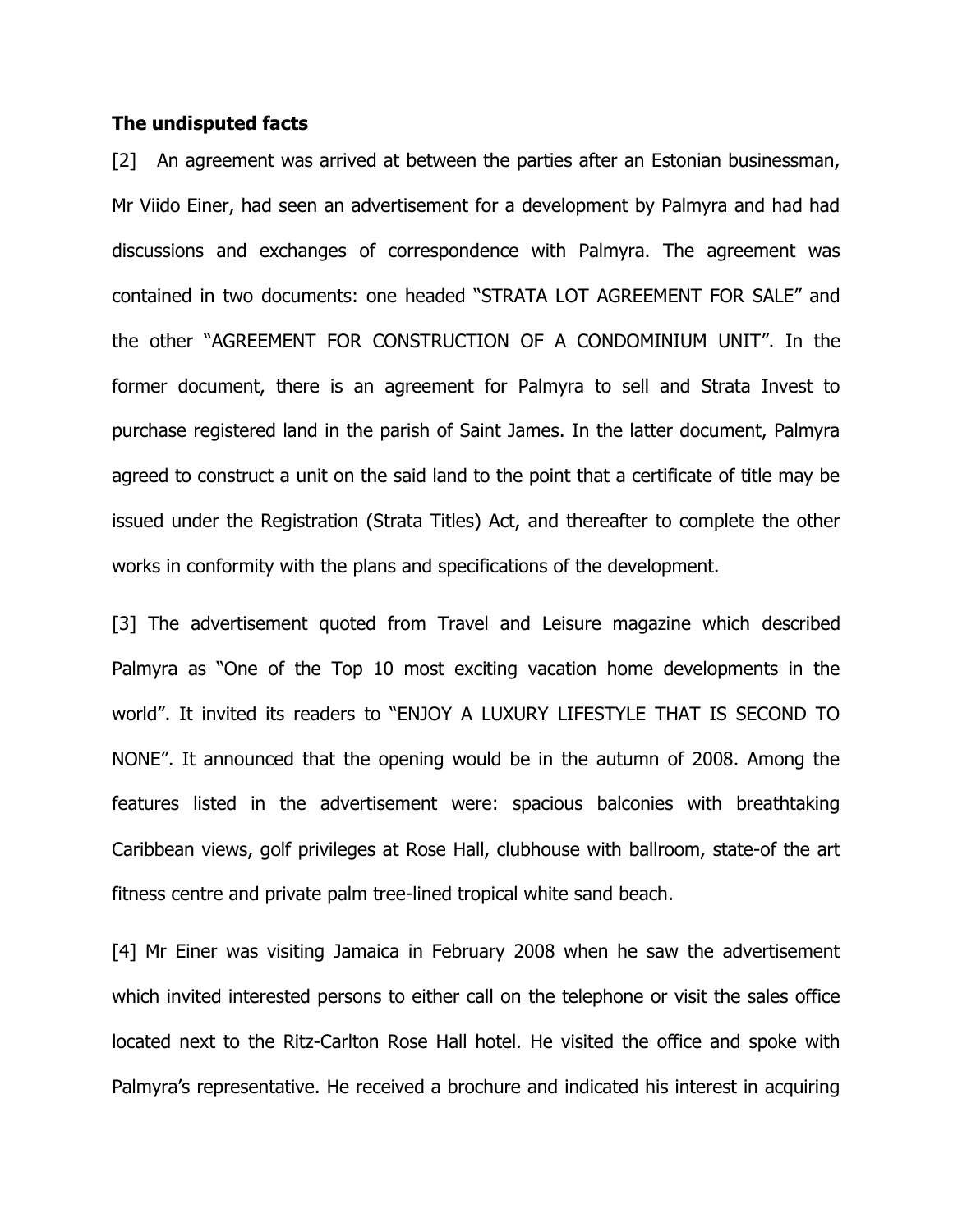a unit. Schedule A of the agreement for construction of the unit gives the estimated time for completion as the  $3<sup>rd</sup>$  quarter of 2008. Indeed, the main advertisement that attracted Mr Einer's attention boldly stated "OPENING AUTUMN 2008".

[5] In correspondence between the parties, Palmyra stated:

- (a) "Sales and Construction are going well as we are nearing completion" (3 March 2008);
- (b) "You do find the [latest] updates in regards to construction and further progress towards our opening for autumn 2008 on The Palmyra website" (2 May 2008);
- (c) "Yes progress is being made if you ask me if we really are opening in October – personally I would rather suggest to look at November/December" (correspondence dated 11 August 2008);
- (d) "Our opening has now been rescheduled for March 2009. We are having delays with shipments" (16 October 2008);
- (e) "The completion date; as stated, is an estimated completion date at the time of purchase. The delay is due to construction not due to financial shortcomings" (24 November 2008);
- (f) "It has been five months since you received my last letter in which I informed you that we anticipated completing construction of The Palmyra Resort & Spa by the end of the first quarter of this year. Nothing saddens me more than to have to write to you today and say that although the first quarter of 2009 has passed, we still have a great deal to do to reach completion. We are now anticipating a completion date of August…" (10 April 2009)

## **The fixed date claim form**

[6] On 23 July 2009, Strata Invest filed a fixed date claim form seeking a declaration that the agreements had either been terminated through breach by Palmyra, or by reason of frustration. In the event, Strata Invest sought an order to recover its deposit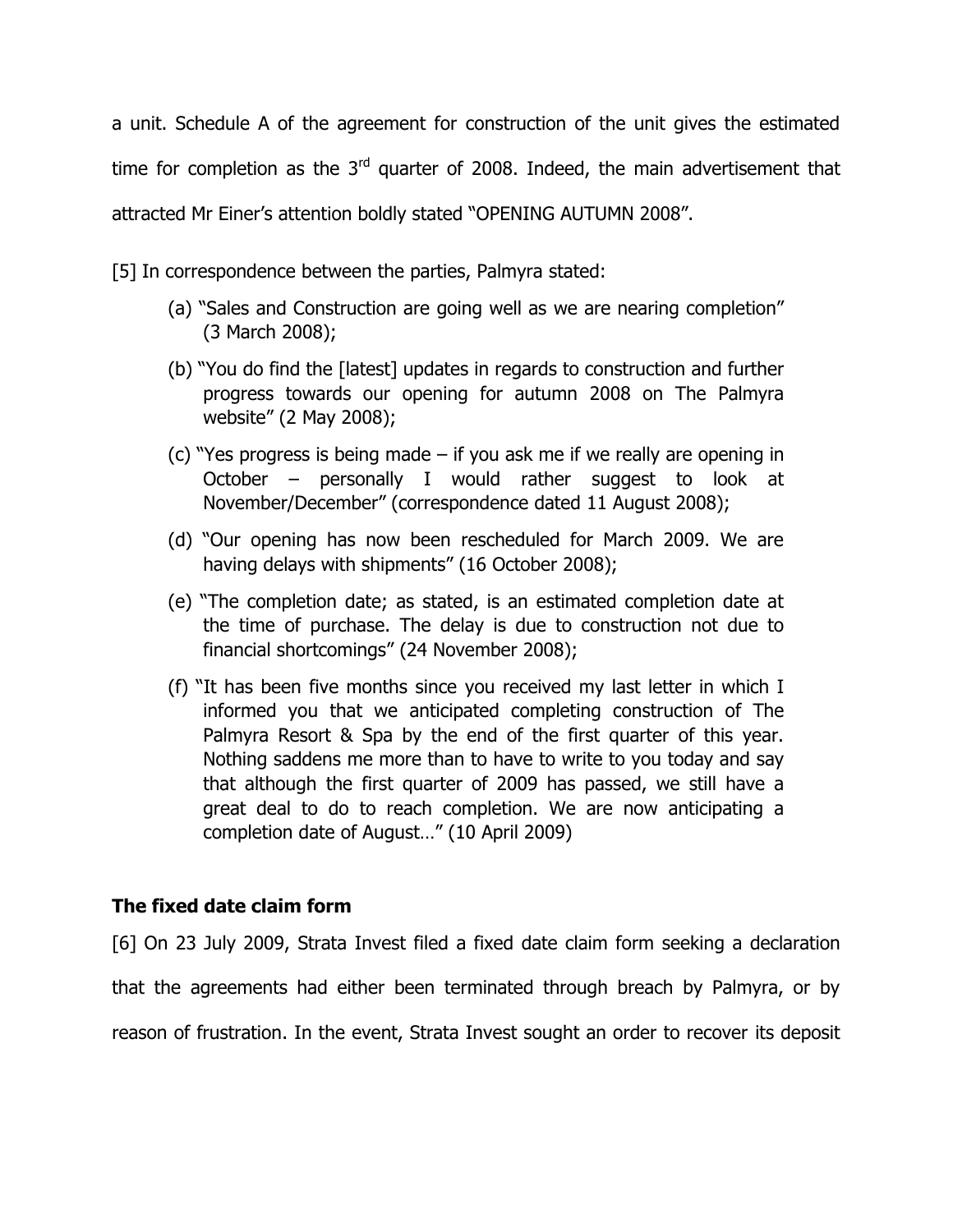with interest. In resisting the order sought, Palmyra has in effect said that the agreements had no room for the return of deposit.

### **The judge's reasoning**

[7] The learned judge reasoned and held that business efficacy necessitated an implied term that Palmyra would have completed its part of the bargain within a reasonable time. That time, he said, would be 12 to 15 months, which would mean by September 2009. The learned judge found that there was a breach of this implied term, but the breach was not a fundamental breach. He held that there was no provision for Strata Invest to serve a notice making time of the essence, so Strata Invest would not have had the right to elect to terminate the contract and demand a refund of its deposit. However, Strata Invest can sue for damages for breach of contract.

## **The grounds of appeal**

[8] Strata Invest challenges the decision of the learned judge on the following grounds:

- a) He misconstrued the terms of the agreement by holding that Palmyra's failure to complete was not a fundamental breach;
- b) He erred in concluding that there was no right to terminate and demand a refund as there was no provision for Strata Invest to serve Palmyra a notice and thus make time of the essence;
- c) There was no fault on the part of Strata Invest;
- d) The learned judge was inconsistent in his interpretation of clause 10 of the construction agreement.

As an alternative, Strata Invest is saying that the agreements it entered into with Palmyra were frustrated and that entitled Strata Invest to a refund of the monies it had paid.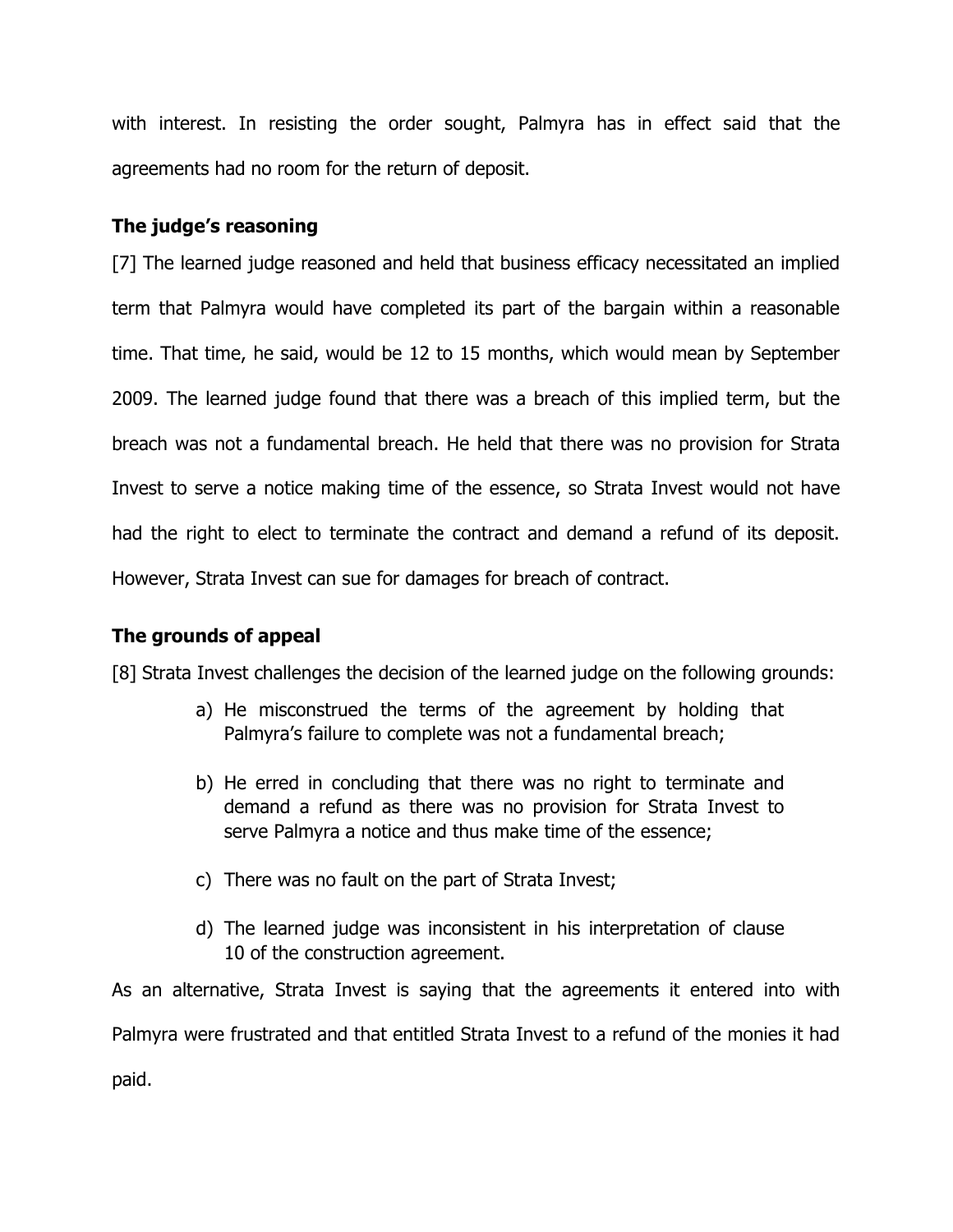### **The submissions**

#### (a) **For Strata Invest**

[9] It was submitted on behalf of Strata Invest that, there being no express stipulated date for completion, it was an implied term that completion would have been within a reasonable time of the  $3^{rd}$  quarter of 2008. Clauses 4 and 12(1) of the construction agreement show that time limits and completion were clearly of importance. To give business efficacy to the agreements, the provision that completion would have been within a reasonable time would be a condition, the breach of which would give Strata Invest a right to cancel the agreements.

[10] It was further submitted that whether Strata Invest was entitled to terminate the contract falls to be decided according to the law of contract. In this regard, reliance was placed on the case **Urban I (Blonk Street) Limited v Ayres and Another** [2013] EWCA Civ 816. Due to what it refers to as "the length of the delays", Strata Invest says that it was entitled to consider the contract as repudiated, and to demand the refund of the sums it had paid.

[11] As regards the alternative submission that the contract was frustrated, it was submitted that "the delays were such that they frustrated the contract as the weather, strikes etc rendered the Vendor's obligation, to complete by October 2008 or within a reasonable time thereafter, incapable of performance". Miss Tavia Dunn for Strata Invest submitted that performance of the contract was substantially different from what would have been in the parties' contemplation. She said that regard had to be had of the state of events as known to Strata Invest at the time. Strata Invest would have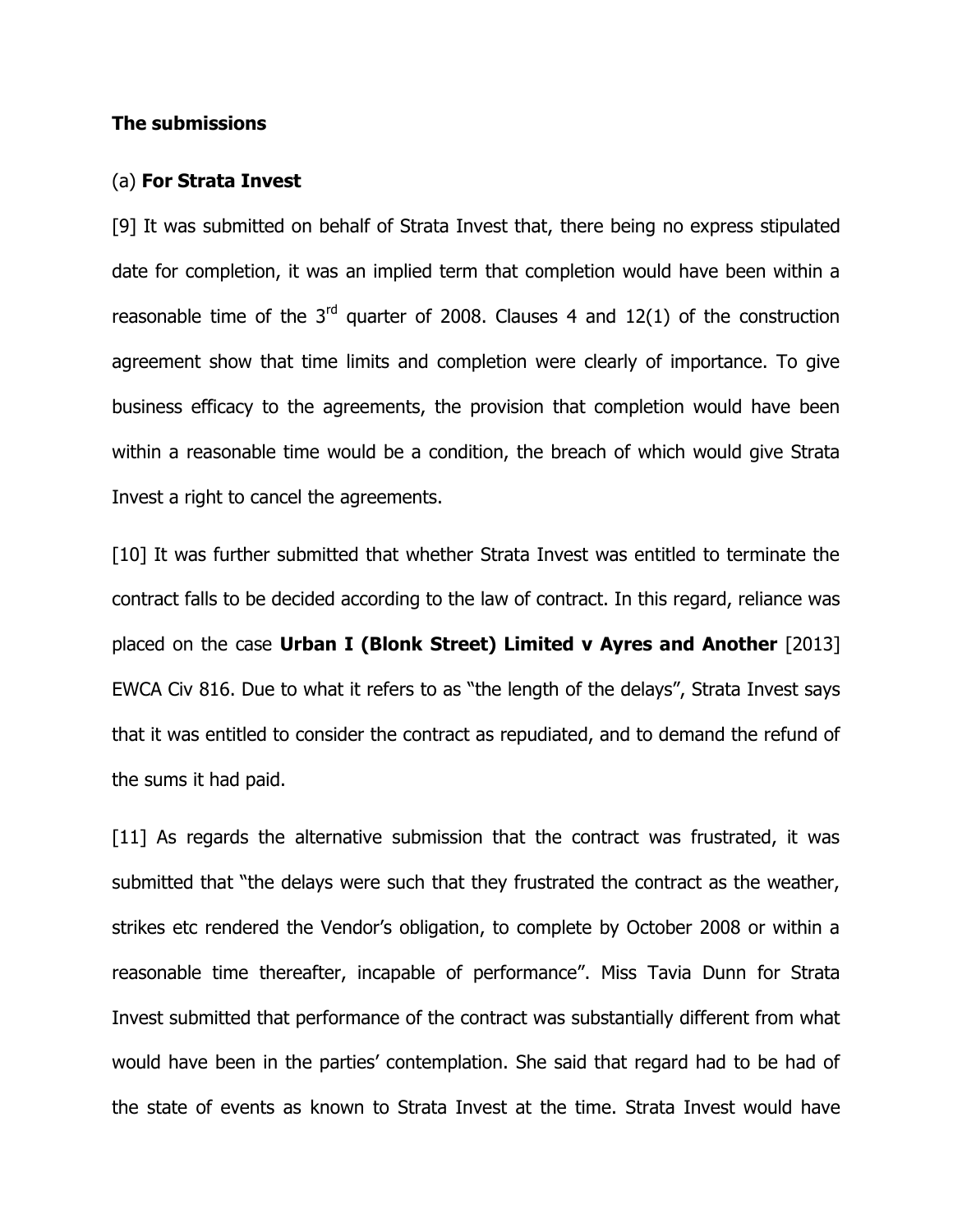known of the completion date and, with the subsequent various delays and postponements being without fault on the part of Strata Invest, there was definitely a breach and that breach went to the root of the contract, entitling Strata Invest to rescind the contract and recover the deposit.

[12] Miss Dunn cited the case **Davis Contractors Ltd v Fareham Urban District Council** [1956] AC 696 as support for her submission that the delay in this case "frustrated the contracts between the parties as it constituted an interruption of the performance of the contract, and was of such that it made the contract different from what it was". She said that "there was such a change in the circumstances due to delay so that at June 2009, the contract would in effect have been frustrated. In that regard the Law Reform (Frustrated Contracts) Act, entitles the appellant to be repaid".

#### (b) **For Palmyra**

[13] It was submitted on behalf of Palmyra that there was no agreement for the unit to be completed in October 2008; however, if there was it was not an essential term, especially as it was an estimated date. Further, there being no provision that time was of the essence of the contract, then the contract has to be completed in a reasonable time, and in this case Palmyra's obligations were completed within a reasonable time. A related submission was that it would have been necessary for a notice to be served by Strata Invest to make time of the essence, and this was not done.

[14] As regards the delay in completion, it was submitted that the delay was outside Palmyra's control, and there was no fault on Palmyra's part. Although the estimated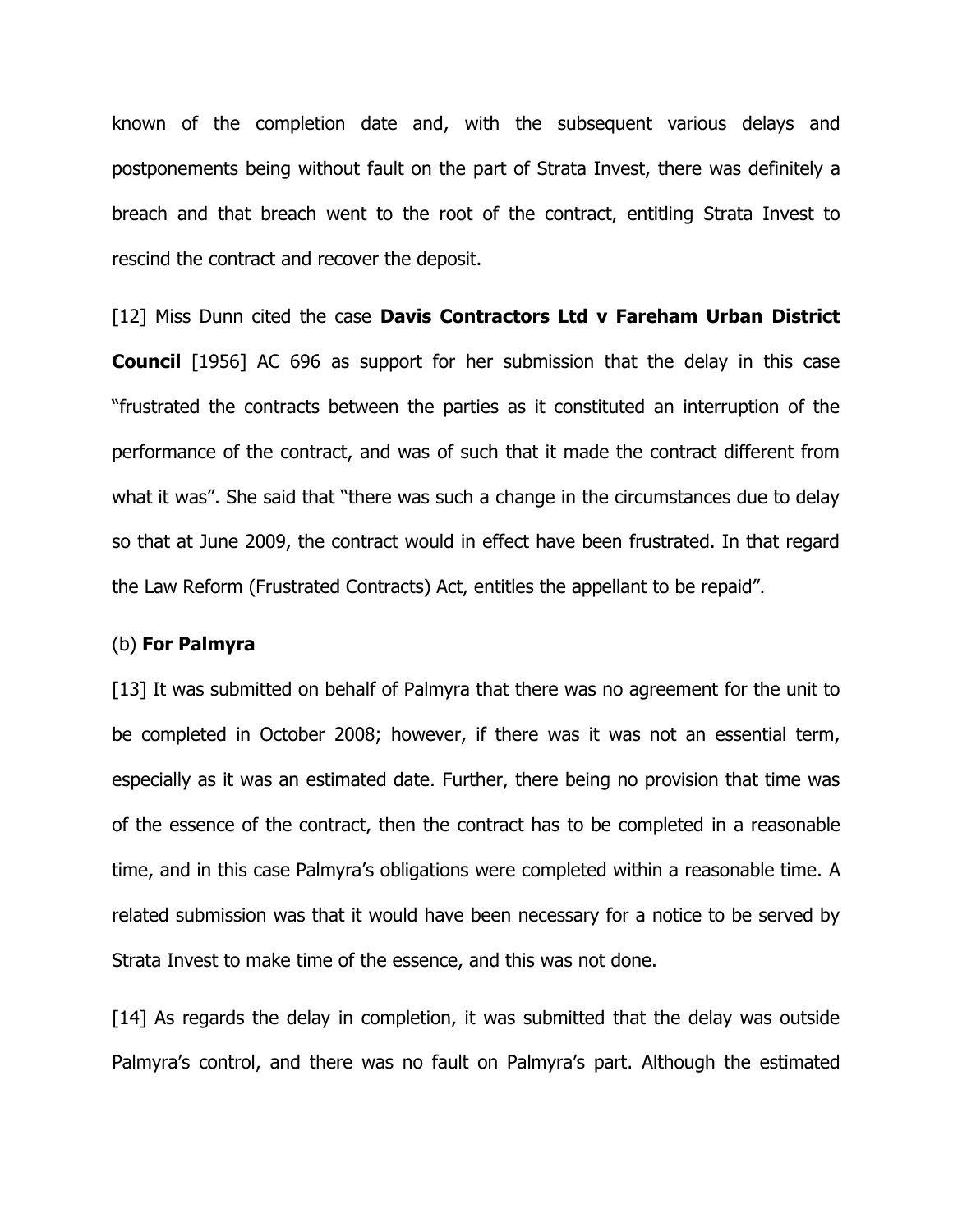time for completion was exceeded, it does not follow that there was a breach of the obligation to complete the contract within a reasonable time.

[15] Mrs Denise Kitson QC submitted that the appeal presented a straightforward legal situation. She said that the authorities are very clear that in contracts for the sale of land, where there is no specified completion date, and time is not of the essence, an appellant such as the instant one cannot succeed in the situation that has been presented. She said that time is not of the essence in relation to a sale of land unless so stated at the beginning, or made of the essence by the complaining party. "Where time is not of the essence, and a party waits for a reasonable time, that party must make time of the essence on the other party, and thereafter cancel the contract if it is not completed", she submitted.

[16] Mrs Kitson QC submitted that Daye J was correct in disallowing the order sought by Strata Invest. The position of Palmyra is that Strata Invest has received all the benefit it was intended to receive from the agreement as Palmyra "has had available since 2009 a fully furnished and completed unit". Strata Invest "has not suffered any financial loss and the breach is not going to be repeated, as the full obligations of the (agreement) have been executed".

### **Reasoning and decision**

[17] It is accepted by the parties to this appeal that the question for determination is whether Strata Invest has the authority to cancel the contract and demand a return of its deposit. This contract is for the purchase of land and the construction of an apartment to be used for occupation by Strata Invest and its guests. Although there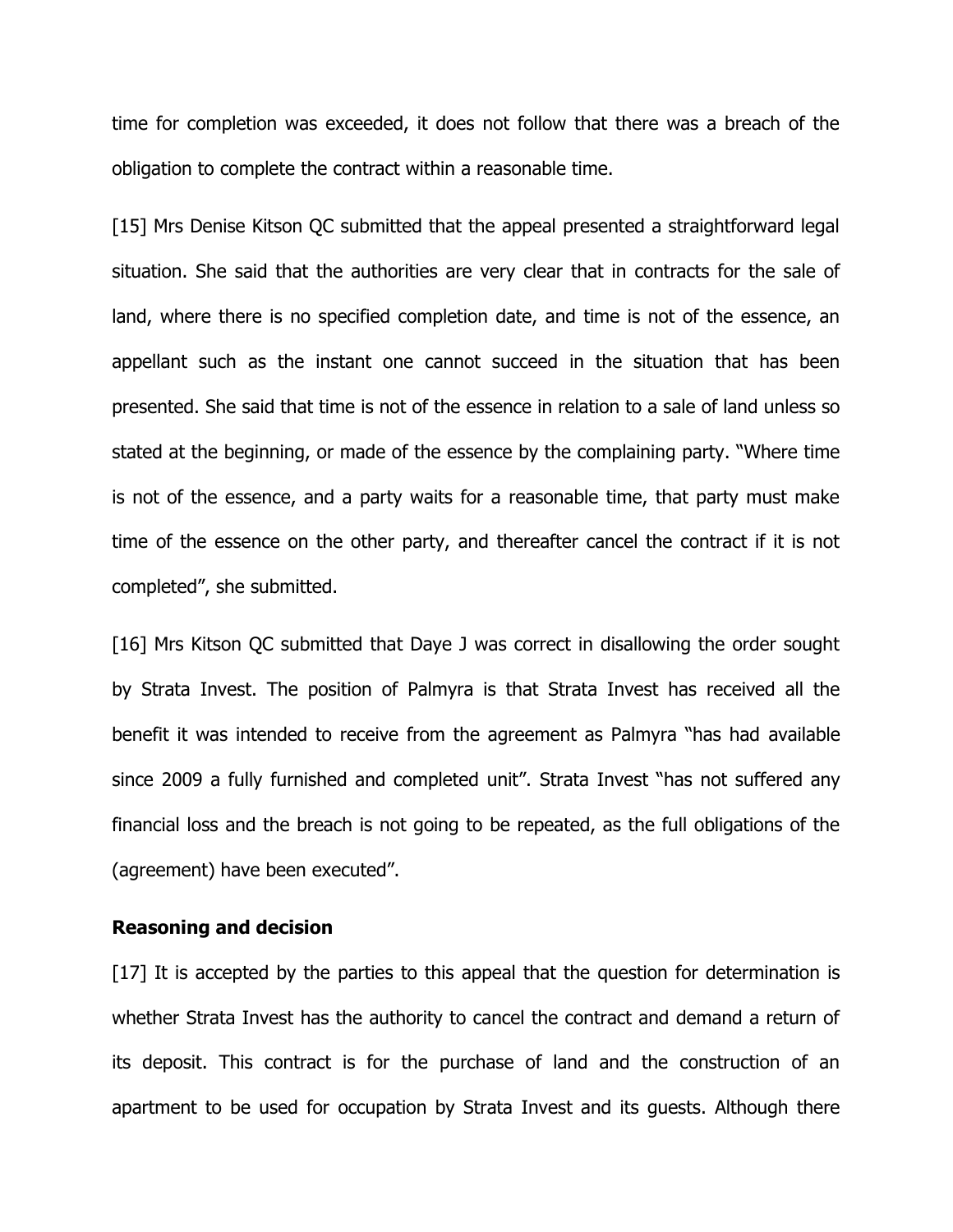was a provision in the contract to protect Palmyra as regards delays in executing its part of the bargain, there was no such provision to protect Strata Invest. It seems that Strata Invest was not interested in such protection. Otherwise it would have insisted on the inclusion of an appropriate term. The contract has to be considered on the basis of the terms agreed on by the parties.

[18] There is no issue in respect of the Strata Lot Agreement for Sale. The issue is in relation to the Agreement for Construction of the Condominium Unit. Incidentally, whereas the former agreement states that it is governed by the laws of Jamaica, the latter states that it is governed by the laws of the Cayman Islands. However, that is neither here nor there in the scheme of things. In the latter agreement, time is made of the essence in respect of the obligations of Strata Invest. There is no such provision as regards Palmyra. Clearly Strata Invest had no interest in the insertion of a similar clause. They appear to have been prepared to accept the vagaries of the construction industry.

[19] The contract itself did not provide a specific date for completion. The mere use of the word "autumn" suggests a period of time that would be anywhere during the autumn months. The fact that there was no specific date means that the contract should be completed within a reasonable time. Given the accepted and acknowledged possibilities of disruptions in the construction industry in this country, it is certainly not unreasonable for the learned judge to find that a reasonable time would be by September 2009.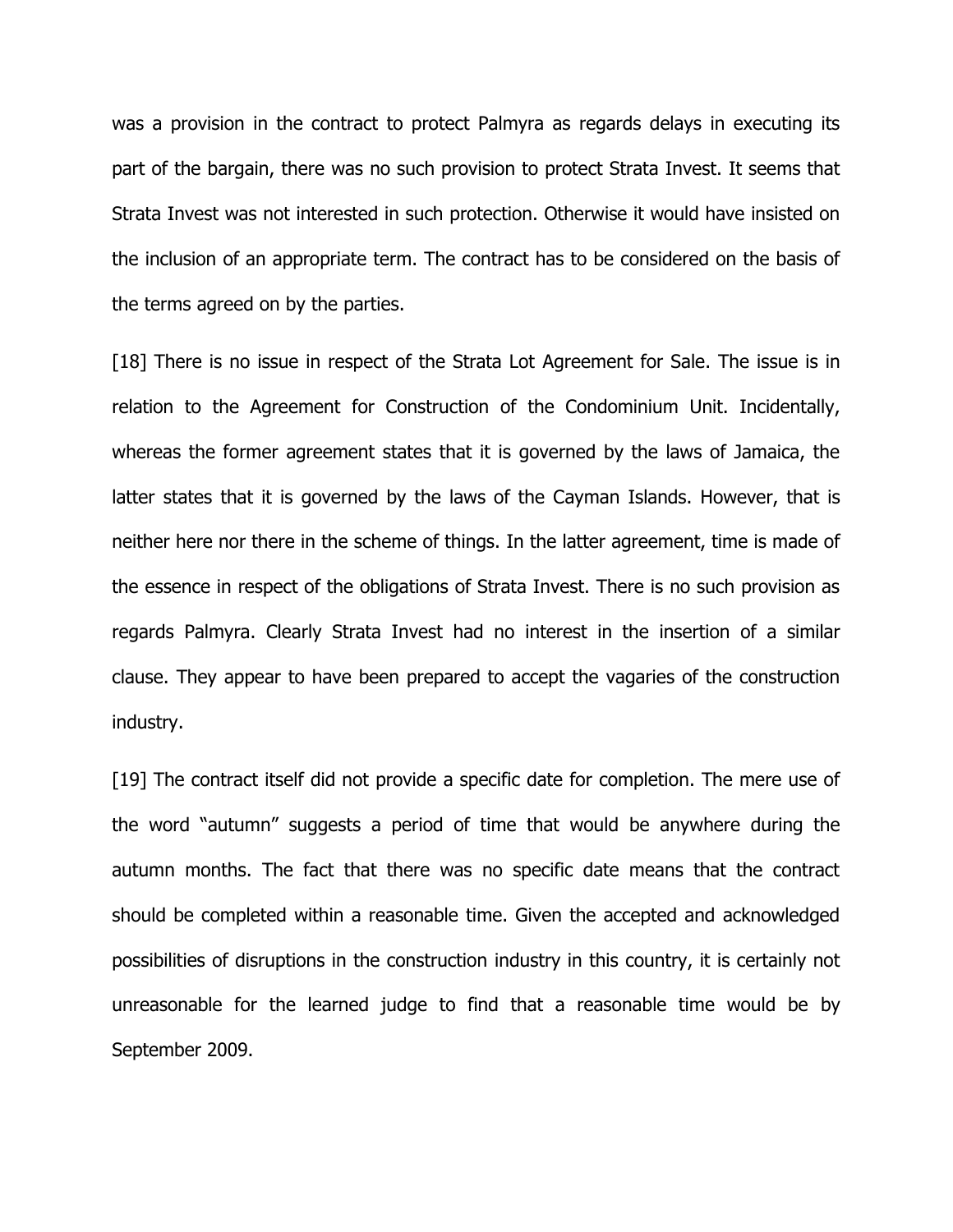[20] In the circumstances, when it is considered that the certificate of completion was issued at about the time that the learned judge contemplated for completion, I am for the dismissal of the appeal. Strata Invest is obliged to complete its part of the contractual obligations.

[21] The submission that the contract has been frustrated is off base. **Davis Contractors Ltd v Fareham Urban District Council** [1956] AC 696 is apt. In that case, there was a contract to build 78 houses in eight months. The project took 22 months to complete. It was held that the contract was not frustrated. Viscount Simonds said "…it by no means follows that disappointed expectations lead to frustrated contracts" (paragraph 715). For there to be frustration, the circumstances have to be so changed that an entirely new situation has been presented to the parties. In the instant case, the contract is for the purchase of a unit. Nothing has changed. The unit is ready. It is simply that there was some delay in its completion. In my judgment the learned trial judge was right in the decision that he made. I would dismiss the appeal and affirm the order of Daye J. I would also order that the costs of the appeal be Palmyra's, such costs to be agreed or taxed.

### **DUKHARAN JA**

[22] I have read in draft the judgment of the learned President and agree entirely with his reasoning and conclusion.